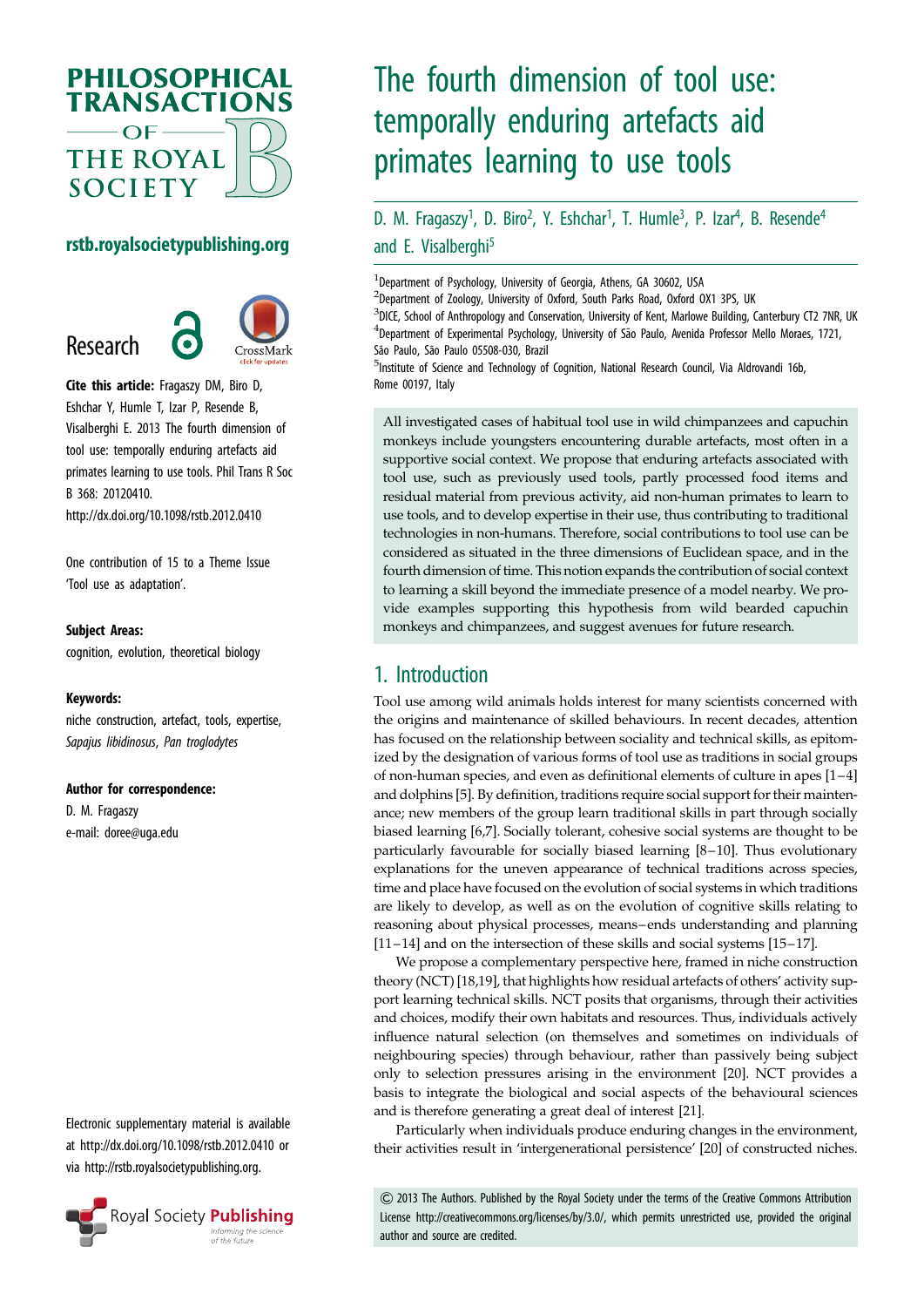One manner in which this happens is through maintenance of a heritable 'ontogenetic niche' [[22](#page-8-0)], a type of 'ecological inheritance' [\[15\]](#page-8-0). For many animals, the ontogenetic niche prominently features social partners, such as parents, siblings and group members; it is a constructed social niche, in the terminology of NCT. The constructed social niche underlies traditions, because the social setting in which young animals develop affects whether they will learn skills and habits characteristic of other members of their social group, and thus, the traditions they will acquire. In humans, this is recognized as the cultural niche ([\[20,23](#page-8-0)] see also [\[21,24\]](#page-8-0)).

Altered physical features are also recognized in NCT as components of constructed niches. Indeed, the 'poster child' of NCT is the beaver, whose engineering works in dam building produce long-term consequences for itself and its immediate group, as well as for the local ecosystem. The physical dimension of the constructed niche is extremely rich in humans. Children grow up surrounded by clothing, furniture, shelters, musical instruments, and tools for food preparation, agriculture, hunting, personal hygiene, etc. They participate in the use of these artefacts as they become able to do so. The omnipresent constructed physical environment contributes to children learning technical skills, most powerfully in joint activity with other individuals [[25\]](#page-8-0). Thus, the physical and social dimensions of the human-constructed ontogenetic niche complement one another. Human cultural evolution represents an extreme case of complementary physical and social niche construction [\[23,26,27](#page-8-0)].

With respect to non-human animals learning traditional skills, observation of another's action in real time is usually posited as the most powerful social influence, as exemplified by the phrase 'demonstrator and observer' commonly used in descriptions of social learning and designs of experiments on this topic [\[28](#page-8-0)] despite the fact that visual attention by the observer to the behaviours of the demonstrator is rarely quantified. The products of others' activity have also been posited to be a source of support for social learning of certain skills [\[29](#page-8-0)–[31\]](#page-8-0). Experimental studies showed that encountering products, in the absence of others demonstrating the behaviour which produced the products, does support learning to access mechanically difficult foods (e.g. rats removing pine seeds from cones [\[32](#page-8-0)]; tits opening bottle caps from milk bottles [[33](#page-8-0)]). Japanese macaques living in groups with stone-handling traditions (present in several areas of Japan [[34\]](#page-8-0)) preferentially handle stones that they encounter in piles, a by-product of others' prior stone-handling activity, over stones randomly scattered in the landscape [[35](#page-8-0)]. Leca et al. [\[34,35\]](#page-8-0) conclude that stone-handling is a 'socially-induced behaviour' where the artifacts of others' stone-handling activities play an important role in inducing the behaviour in others.

The role played by physical components (i.e. artefacts) in the maintenance of technical traditions, particularly tool use, in non-human animals has been overlooked, particularly for wild populations. To remedy this oversight, we propose that enduring artefacts associated with technical activities scaffold individuals' learning these skills in non-human species, and thus promote the maintenance of technical traditions, much as they do in humans (see also [\[19](#page-8-0)]). This constitutes an expansion of the traditional view of social learning in non-human animals that highlights immediate influences of social context derived from observation of action [[36\]](#page-8-0). Here, we define 'artefact' as an object that is modified in some way by use, such as being placed in a specific location or position, or acquiring an odour, and 'enduring' as lasting long enough, while in an

accessible location, for another individual to handle the artefact. This definition is looser than that used by archaeologists where artefact implies manufacture. In our view, enduring artefacts are of particular value in learning to use tools in feeding, the most common context in which tools are used by non-human primates. Artefacts support practice when others are not present at the site (thus reducing competition, which is a common feature in feeding contexts) and guide selection of materials and location by providing an example. Thus, they broaden temporally and spatially the opportunities for guided practice. For example, artefacts associated with tool use, such as previously used tools, partly processed foods items and residual material from previous activity may all serve this role.

Learning to use tools involves managing the multiple degrees of freedom involved in generating the correct forces, trajectories and orientations that the tool makes with objects and surfaces, and to do this skilfully takes considerable practice [[37,38\]](#page-8-0). Simply observing another using a tool is not enough for even an adult novice to use a tool skilfully, and youngsters face much steeper challenges than adults in handling objects skilfully. Using most common hand tools takes humans years of practice to master (for example, scissors or cutlery). Managing multiple degrees of freedom inherent in using tools is more challenging for non-human primates than for humans [\[19,39](#page-8-0)]. Thus, we should expect that they need more practice than humans to master a similar problem. Accordingly, situational features that motivate individuals to handle the relevant materials in the right manner and in the right place may be particularly helpful for non-human primates to learn to use a tool skilfully.

In considering the importance of supporting practice, it is worth noting that persistent practice is regarded as essential to developing expertise in humans [\[40](#page-8-0)]. Helton [\[41](#page-8-0)] shows that developing expertise (defined as proficient performance according to pre-established criteria) takes about 10% of the lifespan across a wide range of species (for example, termite fishing by chimpanzees, Pan troglodytes, living in Gombe, Tanzania). Thus, technical skills such as tool use, which are at the boundaries of a species' behavioural capabilities, are expected to require a great deal of practice before the skill 'pays off' in delivery of benefits from performance.

In this report, we examine recent evidence in support of the hypothesis that enduring artefacts contribute to individuals' learning to use tools in non-human species by supporting persistent practice. Our data are drawn from two species of non-human primates that habitually use tools in natural settings: bearded capuchin monkeys (Sapajus  $libidinosus)^1$  and chimpanzees.

# 2. Artefacts and tool use in bearded capuchin monkeys

The EthoCebus research team studies how wild bearded capuchin monkeys living in the savannah-like Cerrado of Brazil (at Fazenda Boa Vista, hereafter FBV) crack tough palm nuts of several species (Orbygnia spp., Attalea spp. and others) using large stones as hammers and stone or log surfaces as anvils ([[44](#page-8-0),[45\]](#page-8-0); [http://www.EthoCebus.net\)](http://www.EthoCebus.net). At FBV, most adults crack palm nuts using stone hammers routinely across the year [\[46](#page-8-0)]. Hammer stones weigh on average 1.1 kg [[47\]](#page-8-0); adult monkeys weigh about 2 kg (females) or 3.7 kg (males) ([[48\]](#page-8-0); D. Fragaszy, E. Visalberghi & P. Izar 2013, unpublished data). However, juveniles less than 5 years old rarely manage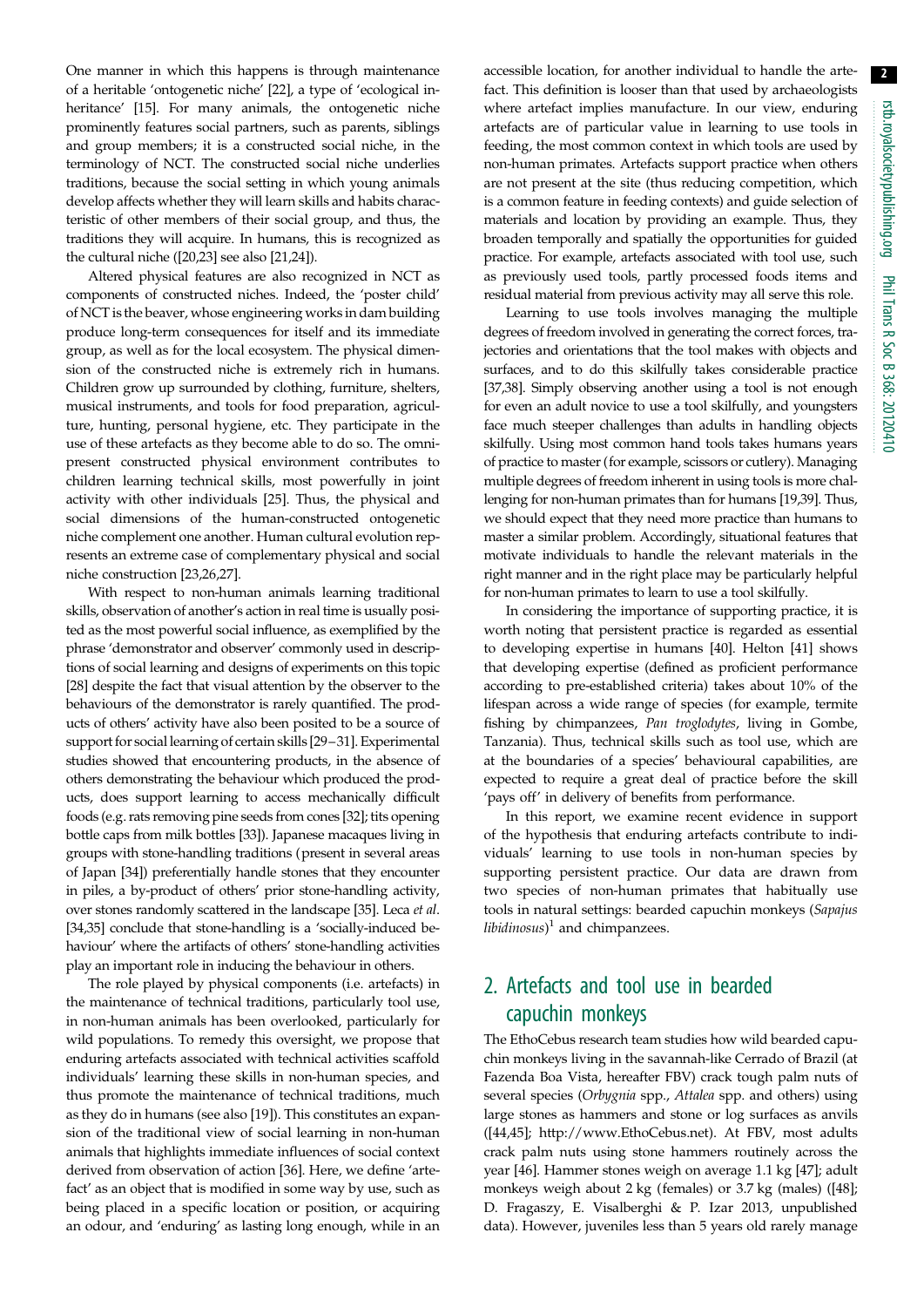<span id="page-2-0"></span>

Figure 1. (a) Rate per 10 min for all actions with a nut, (b) all direct percussion of an object on a substrate and (c) all percussion of a nut with a stone by young capuchin monkeys while near anvil or away from an anvil, when no other group members were cracking or when one or more other group members were cracking. Panels  $(a,b)$ present data from 11 monkeys; (c) presents data from the eight older monkeys, as the youngest three monkeys never struck a nut with a stone. The median is represented by the dark bar, the interquartile range by the shaded box, and the maximum and minimum values by the whisker lines. Outliers are indicated by stars.

to crack a whole nut of the more resistant species (Orbygnia spp. and Attalea spp.). Aside from the physical challenge of lifting a heavy stone, nut-cracking presents daunting technical challenges such as placement of the nut in a stable position on the anvil surface, striking actions that hit the nut but do not displace it and are of sufficient force to crack the shell, controlling the stone throughout the striking cycle and catching the nut as it rolls following the strike so it does not fall off the anvil [\[48](#page-8-0)]. The monkeys use a bipedal stance during most of this activity, which is a challenging problem for dynamic balance [[49](#page-8-0)]. Overall, it is not surprising that it takes young monkeys years to master nut-cracking. Recently, we have begun to study how they master this skill.

Young tufted capuchin monkeys (Sapajus) are generally free to approach and interact with all other group members without reprisal up to about 2 years of age, and even after that, tolerance among capuchin monkeys is marked [[50,51](#page-8-0)]. However, adults face competition for access to anvil sites with hammer stones, and older juveniles are affected by this competition, receiving threats or being displaced from anvils by older individuals [\[52](#page-8-0)]. Thus, social dynamics are not uniformly supportive of youngsters accompanying adults at anvil sites. In any case, young capuchin monkeys watch their elders crack nuts with great interest, like the young capuchin monkeys in an urban park studied by Ottoni et al. [[53](#page-8-0)]. Ramos da Silva [\[54](#page-8-0)] found that 25% of adults' cracking episodes at FBV were watched at close range by juveniles in the group, and in more than half of the watched episodes the juveniles scrounged bits of nuts or shells from the anvil. Nearly half of the time when juveniles scrounged, they did so while the adult was still present at the anvil (43% of scrounging events). This suggests that in the short-term, the infants' interest in adults' cracking activity is motivated by opportunities to find food. Nevertheless, we observed that youngsters devote considerable time to handling nuts, nutshells and stones, outside of opportunities to gain anything edible from these objects, when the group is in the vicinity of anvil sites. Youngsters also spend a good deal of time investigating artefacts: they ineffectively strike nuts and shells with other nuts and with stones, although usually with smaller stones than the adults use (because the latter are larger than the young monkeys can lift). These activities are not closely tied in time to feeding. Thus, interest in adults' ongoing activity, motivated by immediate interest in feeding, may be just one of several processes promoting young monkeys' investigation of cracking sites and their activity with artefacts related to cracking. It appears that artefacts are an integral part of the socially constructed niche in which young monkeys learn to crack nuts.

The development of nut-cracking has been studied in a population of tufted capuchin monkeys ranging freely in Tietê Park, a large urban park [\[55\]](#page-8-0). These monkeys crack the nut of Syagrus palms, which are much smaller and less resistant to cracking than the nuts cracked by the monkeys at FBV. Actions combining nuts and stones appeared after 1 year of age, in line with the timeline for appearance of vigorous actions combining objects in captive monkeys [\[56](#page-8-0)], but the monkeys did not crack nuts for several months after they began to strike objects placed on an anvil surface. Indeed, placing nuts on the anvil was the last component of nut-cracking to appear; simple percussion (of an object against a substrate) was the first. The late appearance of placing nuts suggests that releasing an object which capuchins valued was difficult to learn; their natural inclination is to keep a firm grasp on a potential food item. The two monkeys that succeeded at cracking nuts first did so at 19 and 26 months, although the elements of nut-cracking appeared in their repertoire many months earlier. The monkeys at FBV begin to crack broken pieces of nuts of resistant species of nut at about 2–3 years of age, roughly on the same timeline as the monkeys in Tietê Park, although in FBV, they cannot crack whole nuts for 1–2 more years, probably because these monkeys are cracking larger and more resistant nuts than the monkeys in Tietê Park.

As part of a study examining the role of artefacts and social context on capuchin monkeys' nut-cracking, the Etho-Cebus research team has collected continuous data on young monkeys' activity and location, and the concurrent activity, location and identity of neighbours, with particular attention to the materials and actions involved in cracking nuts. Here, we present findings from our first field season at FBV collecting what will become a longitudinal dataset on the form and timing of young bearded capuchin monkeys' activities related to nut-cracking. We observed 11 juveniles, aged 0.5-5 years, for 310 min each, on average (range 200-437 min), over an eight-week period in 2011. Methods are provided in the electronic supplementary materials, section 1.

Young monkeys' attraction to artefacts associated with nutcracking at FBV is patently obvious. For every variable we have examined, activities related to handling nuts and percussion occur at higher rates near an anvil than away from an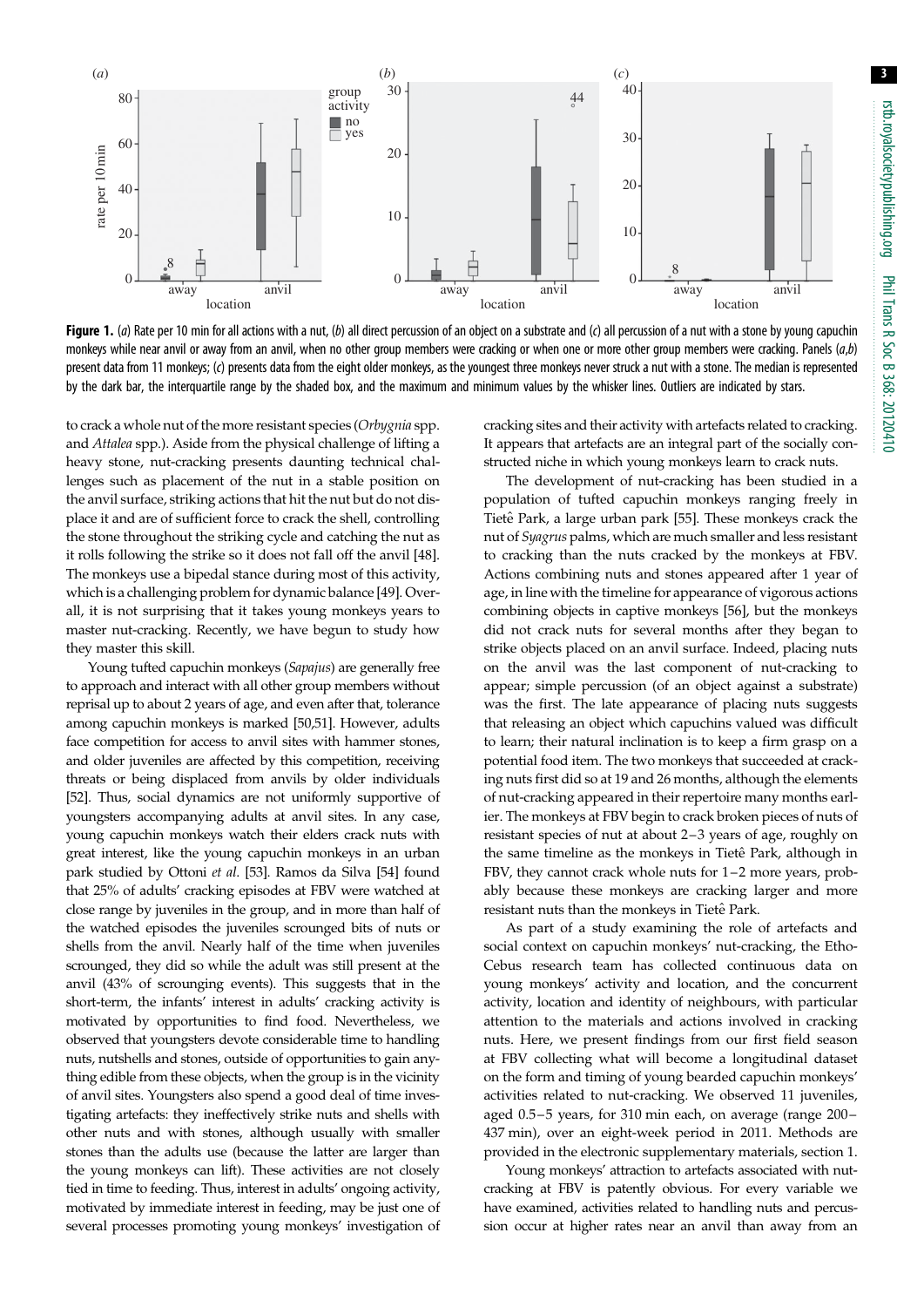anvil [\(figure 1\)](#page-2-0). The effect of location is evident even when others are not currently cracking within the same minute. Linear regression analyses reveal a significant effect ( $p < 0.001$ ) for location (near an anvil or away from an anvil) for all actions with a nut ( $\beta = 0.723$ ), all direct percussion ( $\beta = 0.562$ ) and striking a nut with a stone ( $\beta$  = 0.692). All three variables also showed a significant increase with age, with  $\beta$  ranging from 0.441 to 0.447 and all  $p$ -values  $<$  0.001. The effect of concurrent activity by others, in contrast, was not significant for any of these variables ( $p = 0.098$ , all contact with a nut; 0.780, direct percussion and 0.884, striking a nut with a stone).

Given that nuts and nut shells are easily portable even for the youngest monkeys, that hard surfaces on which objects can be percussed are abundant throughout the monkeys' habitat [\[47,57\]](#page-8-0), and that stones can be used to percuss objects other than nuts, the above results suggest that the sites and the artefacts present at these sites specifically promote activity relevant to cracking nuts. Thus, the activity of others cracking nuts and access to artefacts can synergistically promote strong and enduring interest in places and materials related to nut-cracking and support appropriate activities with these materials. It is difficult to specify exactly what youngsters learn about nutcracking from persistent exploration and activity with artefacts, because it is years before they select nuts and stones and crack open nuts themselves. However, we expect that they practise motor skills associated only or primarily with nut-cracking (bipedal balance, placing nuts on the anvil and vigorous bimanual percussion) and learn through practice the affordances of the materials involved. For example, youngsters get extensive experience from direct manipulation with the resistant properties of nut shells long before they begin to crack them, and they practise placing nuts in pits on the anvils, which adults manage skilfully so that the more symmetrical side of the nut is placed facing the wall of the pit [[58](#page-9-0)].

# 3. Artefacts and tool use in chimpanzees

Wild chimpanzees use tools in diverse ways across their geographical range [[1,3](#page-7-0)]. We focus here on three forms of tool use seen routinely at Bossou, Guinea: cracking nuts with stones, collecting ants using a modified stick or stalk of vegetation (hereafter, ant dipping) and harvesting palm heart by pounding the centre of the oil-palm crown with a leaf frond (hereafter, pestle-pounding; for a recent comprehensive review of more than three decades of research at Bossou, see [[59](#page-9-0)]). All three of these forms of tool use produce artefacts that can either be re-used by others shortly afterwards or in some cases, days or even months later depending on target resource availability and the durability of the material. Although most young chimpanzees will first start using tools to eat nuts, ants and palm heart during infancy (less than 4 years old), they require years of practice before achieving an adult level of proficiency [\[60,61](#page-9-0)]. The social contexts in which these foods are harvested differ, as we detail below, but in all three cases, we will argue, young are attracted to the artefacts produced by others, and their practice with these artefacts appears integral to their mastering the use of the relevant tool. The chimpanzees perform these tool-using activities regularly and in many areas of their home range.

### (a) Nut-cracking

The cracking of hard-shelled nuts by wild chimpanzees is restricted to West African populations [[3](#page-7-0)], and variation among the communities studied has been reported in terms of the species of nut targeted, the objects chosen as tools and the precise techniques applied in hammering [[62\]](#page-9-0). At Bossou, chimpanzees crack the oil-palm nut (Elaeis guineensis), the only naturally available nut species in the community's habitat. Chimpanzees typically nut-crack in the sitting position, placing nuts on the anvil one at a time and cracking them in a few strikes. Oil-palm nuts are locally abundant in the area near a fruiting tree, so many individuals can crack nuts concurrently if multiple hammers and anvils are present. Of note is the fact that Bossou is the only site at which chimpanzees use two separate, movable stones as hammer and anvil [[63\]](#page-9-0), rather than using anvils embedded in the ground as at all other sites studied (e.g. the Ta¨ı National Park; [\[64](#page-9-0)]). As a consequence, and unlike in the case of capuchin monkeys at FBV, both anvil and hammer stones can be re-used by another in another location or at the same location. Hammer stones at Bossou weigh on average 0.7 kg, and anvil stones 2.1 kg [[65](#page-9-0)]. Even very young chimpanzees can pick up the hammer stones used by adults (although they cannot yet apply these with enough force to crack nuts)—in this respect, chimpanzees face a different challenge than do capuchins in learning how to crack nuts, because young capuchin monkeys cannot lift the stones used as hammers by adults. Long-term records indicate that while Bossou chimpanzees begin to manipulate objects involved in nut-cracking from an early age, no individual younger than 3.5 years has been seen to crack nuts successfully. In addition, no individual has been observed to learn to crack nuts after approximately 7 years of age, suggesting that there exists a sensitive period for learning this skill [[62\]](#page-9-0).

Young chimpanzees exhibit persistent interest in the nutcracking activities of older group mates, and their attempts both to observe tool use from close range and to scrounge freshly cracked nuts are tolerated by related and unrelated adults [[11\]](#page-8-0). Such tolerance wanes as the young mature: older juveniles are chased away increasingly frequently (which may in turn bring about the end of the sensitive period for learning this skill). Nonetheless, their ability to approach tools left behind by previous users is not restricted. Here, we compare, as a function of age, chimpanzees' choices of stones during nut-cracking sessions in terms of the objects' immediate previous history.

Data presented here were collected over a single field season (2002). At that time, seven of the nine adults (greater than 10 years), all four weaned young (5–10 years), and three of the five unweaned young  $(0-5 \text{ years})$  present were able to crack nuts. Observations were made at a natural clearing where experimenters provided ca 50 appropriately sized stones and several piles of oil-palm nuts [[66\]](#page-9-0). All visits by chimpanzees to the experimental sites were video recorded, yielding 24.4 h of footage. The methods are further described in the electronic supplementary material, section 2a.

Each time a chimpanzee selected one or more stones for cracking, we recorded whether the same objects had previously been used during the same experimental session by other chimpanzees. [Figure 2](#page-4-0)a shows that in unweaned young who had already learnt to crack nuts, just over 40% of stone selection involved re-use of another's recently used stones. Most frequently, these young re-used full hammer–anvil sets rather than just individual stones and used them at the vacated location, without moving the stones. In weaned young, on the other hand, the proportion of re-used tools dropped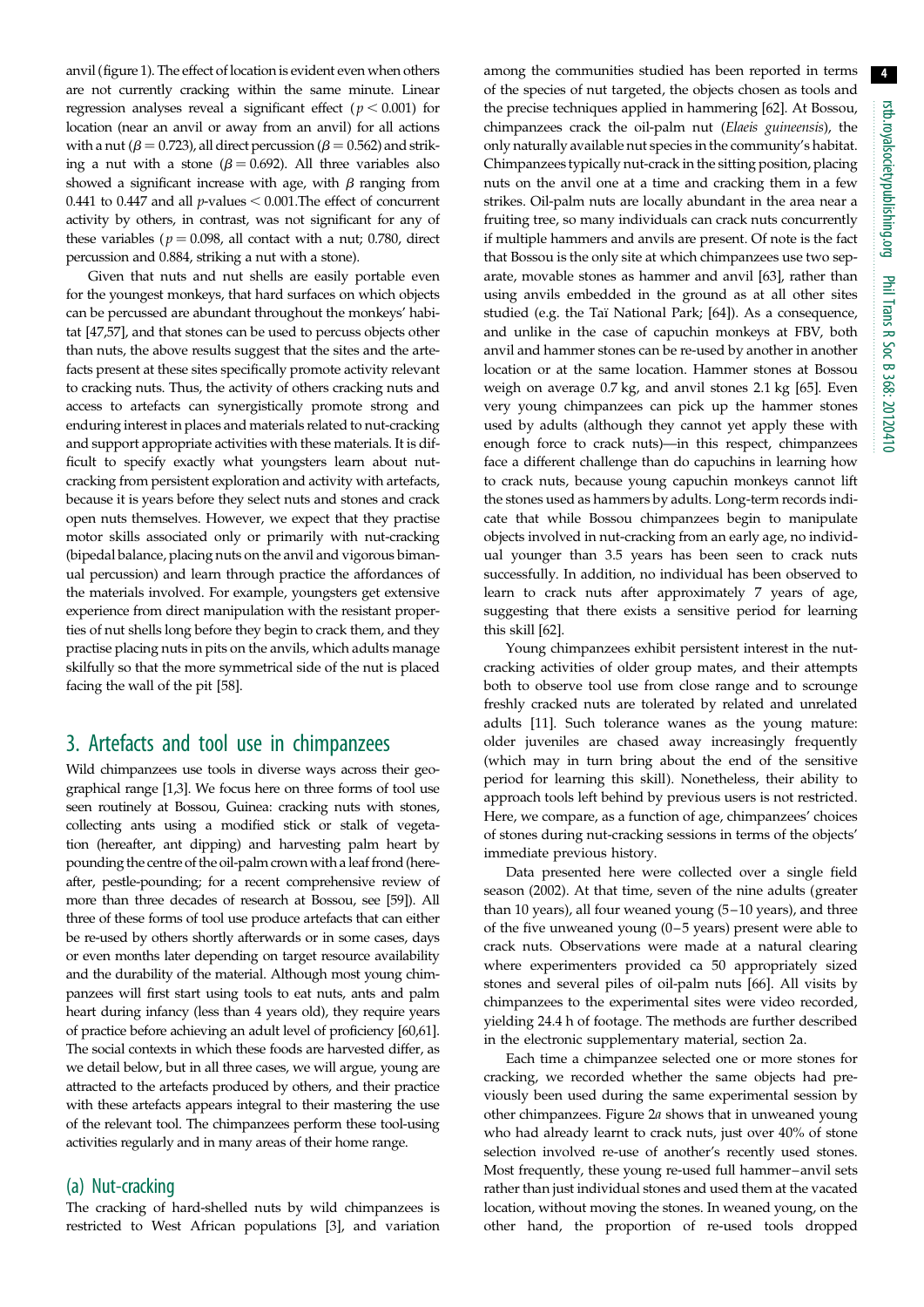<span id="page-4-0"></span>

Figure 2. Sources of tools used by wild chimpanzees at Bossou, Guinea, as a function of the user's age (adult: over 10 years, weaned young: 5 - 10 years, unweaned young: 0 – 5 years) and the objects' previous history. 'New tool' refers to the use or manufacture of a tool not previously used by another individual; 'tool re-use' means that the individual is re-using an object previously used/made by another. The three panels correspond to three different forms of tool use: (a) Nut-cracking, (b) ant-dipping and (c) pestle-pounding. Only individuals that have been observed to perform the respective tool-use behaviours successfully are included in each dataset. Error bars are standard errors of the mean.

dramatically, to adult levels of less than 20% of stone selection episodes. During this period (years 5–10), the nut-cracking efficiency (measured as the average number of strikes needed to crack open a nut) of weaned young already begins to approach adult levels, although skills continue to be honed beyond the age of 10 [\[55](#page-8-0)].

The two youngest unweaned offspring are not included in figure 2a, as they had not yet learnt to crack nuts, but they did touch, roll and lift stones. Notably, despite the abundance of stones in the outdoor laboratory, these two infants only handled their mother's stones: tools that the mother had just stopped using, but had not yet moved away from. Both of these young were less than 1-year old, an age at which infants cling to and are carried by the mother at all times, and move only very short distances independently. During the earliest stages of learning, therefore, infants' access to stones is determined almost entirely by the mother's movements and tool activities.

#### (b) Ant-dipping for army ants

Ant-dipping for army ants (Dorylus spp.) occurs in a very different physical and social context than nut-cracking [\[67](#page-9-0),[68\]](#page-9-0). Bossou chimpanzees target both army ants at the colony's nest (where the risk of being bitten is high) or while encountering opportunistically the ants travelling on the ground either hunting for prey or migrating to a new nesting site (where the risk of being bitten is low) [[69\]](#page-9-0). Both woody or terrestrial herbaceous vegetation may serve in the manufacture of a suitable dipping tool [\[61](#page-9-0)]. When harvesting the biting ants at the nest, Bossou chimpanzees often damage the nest opening; the colony subsequently emigrates within 24 h and the nest site cannot then be re-used, unless the site is recolonized at a later date [\[70](#page-9-0)]. Ant-dipping site reutilization whether at nests or trails is extremely rare at Bossou, and therefore young chimpanzees infrequently have the opportunity to re-use tools left over by others between sessions, although discarded dipping tools can endure for days to months. Nevertheless, during the course of a session, individuals have the chance to re-use tools left behind by others. Weaned young are typically constrained competitively by the presence of adults but are highly motivated to practise ant-dipping. They practise ant-dipping significantly more often than unweaned young and tend to perform the behaviour generally for longer than unweaned young after adults have themselves ceased dipping [[68\]](#page-9-0). Weaned young require several years of practice before acquiring an adult level of performance [[50\]](#page-8-0).

We report here data collected between June 2003 and March 2004 and July and September 2005 and 2006 at Bossou, Guinea from 17 chimpanzees ant-dipping across 40 sessions yielding 24 h of video recording. Methods are presented in the electronic supplemental material, section 2b.

Infants only engage in ant-dipping while their mothers are dipping [\[67\]](#page-9-0). Those mothers with dependent young (less than 5 years old) dip more often at trails than nests, which is less risky for the practising young. Youngsters of mothers who antdip frequently start observing and performing ant-dipping earlier than those whose mothers were classified as infrequent ant-dippers (age at onset of behaviour: 2.1 years versus 2.9 years, respectively) [[67](#page-9-0)]. Young ones less than 5 years old use tools that were used previously by others two-thirds of the time. This proportion dropped to a third for weaned young (5–10 years old), while adults re-used another's tool during ant-dipping on average less than 20% of the time (figure 2b). In short, youngsters re-use adults' tools frequently during the lengthy periodwhen they are honing their skills (5–10 years old).

#### (c) Pestle-pounding

Pestle-pounding is unique to the Bossou community [[71\]](#page-9-0). This behaviour, which requires bimanual coordination and forceful strikes, takes place at the top of the narrow crown of the oil palm. Therefore, in contrast to nut-cracking and ant-dipping, pestle-pounding provides limited opportunity for close observation by unskilled members of the group. This tool-use process requires several steps. First, the young fronds at the centre of the crown are removed and the petiole at the tip end of the frond is then consumed. Owing to the narrow space at the top of the crown, the other young fronds do not remain generally at the top but fall to the ground or are discarded once the petiole has been consumed. Ultimately, young frond removal provides access to the apical meristem but also to the raw material for a suitable pestle which is modified typically from one of the removed young fronds by shortening and/or removing the side leaflets. The pestle tool is then inserted into the access hole produced by the removal of the young fronds and the chimpanzee begins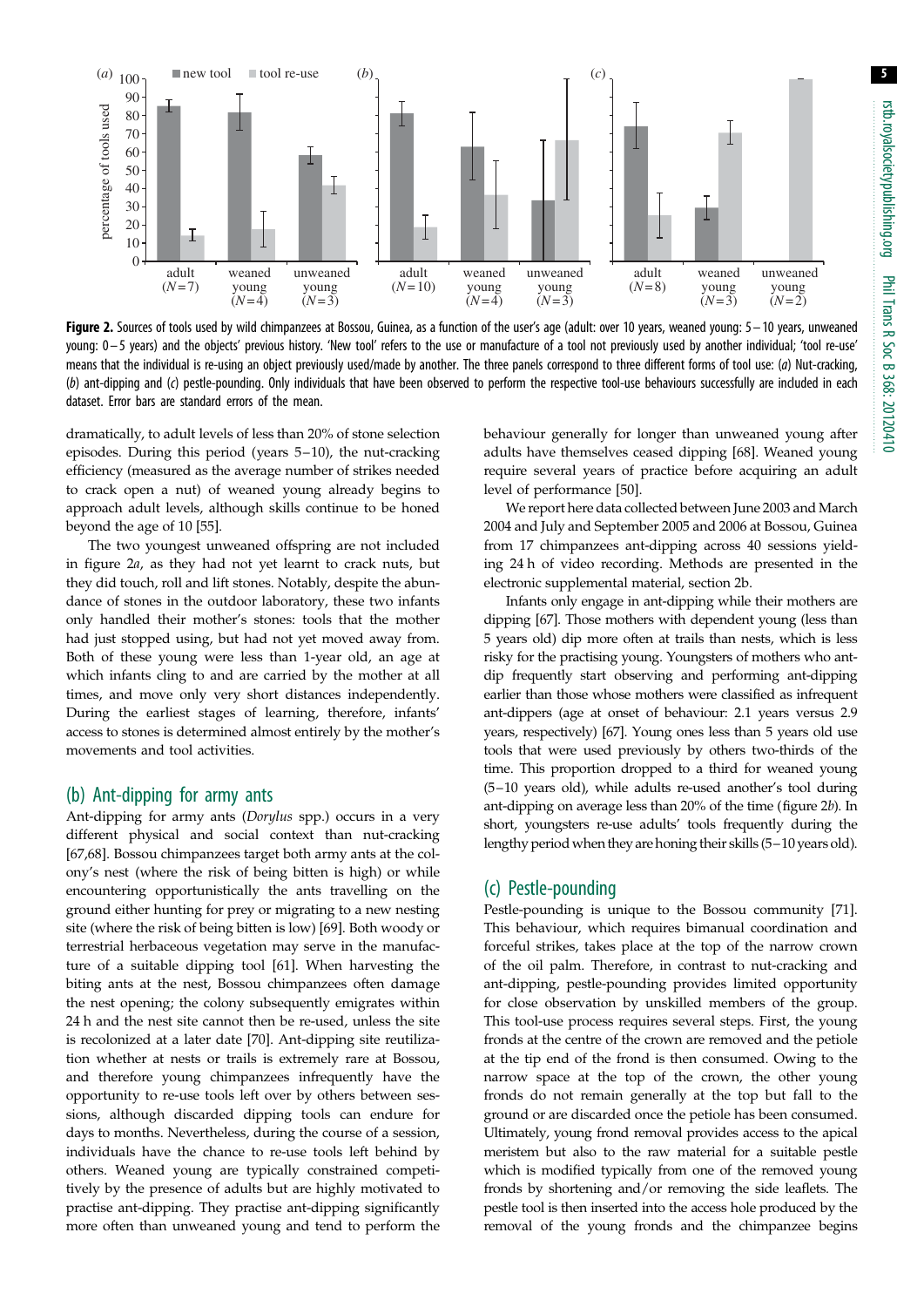pounding at the palm heart. After each pounding action, the tool is laid aside and the chimpanzee inserts its arms into the hole to collect the mashed fibrous, juicy and sweet palm heart fibre.

We report here data collected between June 2003 and March 2004 and July and September 2005 and 2006 at Bossou, Guinea across 13 chimpanzees pestle-pounding on 32 separate occasions, yielding 24 h of video recordings. Methods are presented in the electronic supplementary material, section 2c.

Young chimpanzees can pull out young fronds on their own at a mean age of  $6.9 \pm 0.6$  years (N = 3). Before then, youngsters depend on others to remove the young fronds and to provide access to the palm heart. Tool re-use is therefore necessary for youngsters who typically await the opportunity to take over a 'free spot' at the crown top of an oil palm. Chimpanzees less than 5 years old depend solely on re-used pestles typically previously used by their mother at the top of the crown and percentage re-use declines with age ([figure 2](#page-4-0)c). Pestle and oil-palm re-use will generally yield a modest harvest, or even no harvest at all if the hole is already made too deep by previous user(s) for the fibrous material to be accessed. Nevertheless, young chimpanzees will still practise pestle-pounding with a tool left by another. After weaning it will take them years to perform the full behavioural sequence effectively on their own; until then, they have to depend solely on tool re-use to engage in pestle-pounding [[50\]](#page-8-0).

# 4. General findings

Across the studies with chimpanzees, we see two major parallels. First, youngest individuals re-use tools, and others' tolerance for young individuals allows them to be near others while they use tools. Infant chimpanzees are nearly universally tolerated and frequently obtain tools or manipulate materials relevant to tool-use activity while others are active at a tool-use site. Older juveniles typically have to wait for tools and tool-use sites to be abandoned before they can go there or retrieve the tools. Second, for tool-use behaviours that include a manufacturing phase (such as ant-dipping and pestle-pounding), younger individuals are less likely to manufacture a tool and more likely to use one previously used by another. With the proviso that capuchin monkeys transport their tools but do not manufacture them, a similar pattern appears with capuchin monkeys. Young monkeys are drawn to anvil sites, and while there, perform all the actions associated with nut-cracking. They perform these actions more often at these sites than elsewhere. Adults allow the youngest monkeys to do so freely; older juveniles must wait for their turn.

# (a) Contributions of artefacts to young individuals learning to use tools: are there general principles?

The social context in which youngsters explore the use of tools differs substantially between capuchin monkeys and chimpanzees, with broad influences by all members of the group in capuchin monkeys and with more nearly exclusive maternal or matrilineal influences in chimpanzees. Beyond the question of which individuals the juvenile may approach, however, both taxa share many features of an ontogenetic niche that we posit support learning to use tools through repeated practice. They both have lengthy juvenescence, are tolerated by adults, and are habitually co-present with adults at tool sites. As Helton [[41\]](#page-8-0) shows, acquiring expertise in a challenging task requires lengthy practice (he proposes 10% of the lifespan to acquire minimal expertise). His estimates match reasonably well with the timelines we have observed for the proficient mastery of various tool-using skills in capuchin monkeys and chimpanzees—up to 5 years in a lifetime of 30-50 years.

To our knowledge, habitual tool use in wild non-human primates always includes youngsters encountering durable artefacts, and most often encountering them in a supportive social context, that is while or soon after others have used the tools. All chimpanzee youngsters we have observed re-used stone tools, pestle tools, dipping sticks and leaf wads (used to drink water). All capuchin monkeys re-used anvils used by others, and as they became physically able to lift the stones, they re-used hammer stones left at the anvils. They often reused pieces of nut as well, striking pieces of hard shell that may still contain edible material that can be loosened by percussive actions. Even though exploration and practice with artefacts by young individuals are inevitably dependent on task and circumstance, there are some general principles relevant to the importance of artefacts in learning to use tools. The same situation holds for another well-known tool-user in the animal kingdom, the New Caledonian crow [[72](#page-9-0)]. Young crows follow their parents for several weeks after fledging, and scrounge food from them. They first exclusively use tools previously used by their parents, gradually manufacturing their own after many months. Thus, parents scaffold the young birds' learning to use tools. The parents' tool-use activity also provides an artefact in a way not present in non-human primates: the birds manufacture tools from the tough leaves of Pandanus trees by cutting and ripping segments from the leaves. Their actions leave an outline of the removed piece. These counterparts provide easier opportunities for young birds to rip a new segment than if they attempted to rip an intact leaf. This phenomenon suggests something to look for in other species: the possibility that manufacture of a tool creates an opportunity for another individual to manufacture another with less effort or with greater chances of success.

The data we have reviewed from non-human primates, bolstered with the example of New Caledonian crows, suggest the following as general principles of how artefacts can support young individuals learning to use tools:

## (i) Adults' tool-using behaviour scaffolds the physical circumstances in favour of youngsters handling appropriate objects in appropriate contexts through provision of durable artefacts

For example, in pestle-pounding, young chimpanzees simply do not have the strength to detach palm fronds. They rely 100% on used fronds left behind by adults. In nut-cracking, young chimpanzees and capuchin monkeys rely fully on the hammer stones transported by adults to anvil sites. Capuchin monkeys in particular cannot transport large stones, and these stones are rare in the landscape [\[57](#page-8-0)]. Although young capuchins at FBV practise percussion with a variety of materials that collect at anvil sites, appropriate and suitably large stones are present at the anvils for them to touch and smell and as soon as they are able to do so, they use them preferentially. Anvils contain pits, created from cracking nuts, where the adult monkeys preferentially place nuts to crack. The pits are also enduring artefacts that help youngsters master nut-cracking, because nuts placed in the pits are less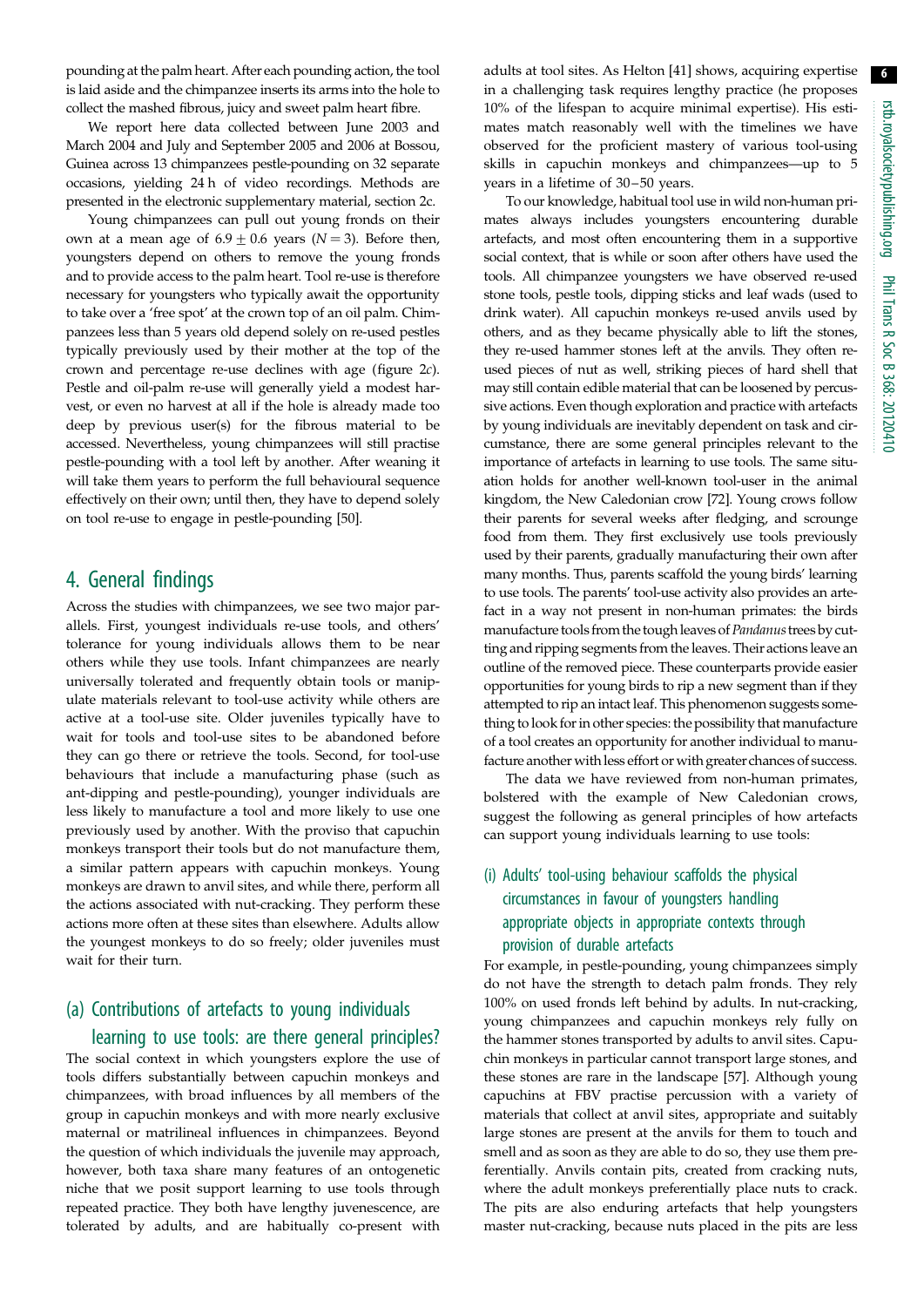likely to bounce off the anvil after being struck [[48\]](#page-8-0) and perhaps also for reasons concerning the direction of force on the shell of the nut when the stone strikes the nut.

Some tool-use tasks are particularly challenging for the young individual learning to use tools, and artefacts in these situations may be especially needed to provide support and guidance for practice. For example, tools used in antdipping and leaf-drinking are manufactured. Youngsters do not make their own tools for years, but in the interim, they re-use adults' tools. In these cases, artefacts are necessary for youngsters to practise at all.

## (ii) Artefacts (when recognized by the learner as an artefact: as an item used by another) have positive affective value as well as physical affordances

The affective value of artefacts, derived from watching another using them, makes them powerfully attractive. For example, capuchin monkeys preferentially re-used the same pits as monkeys that cracked at an anvil before them [[73\]](#page-9-0). Future studies should properly test this hypothesis by comparing the latency between seeing and using a tool by a young individual in two situations: when it sees a tool become available after another individual has used it versus when it sees a tool but sees no-one using it. Nut-cracking might provide an opportunity to do this, as the tools and the debris from their use are both long-enduring.

# (iii) The objects' physical affordances may be sufficient to promote appropriate actions, once the individual is

motivated to handle them, in the absence of reinforcement For example, sticks support probing, and stones support striking (and not vice-versa). Persistent practice of the appropriate action is prerequisite to developing expertise; powerful intrinsic motivation supports this practice. From this point of view, fidelity of copying the actions of another is not the basis for the persistence of technical traditions. Rather, features of the physical properties of the tools and of the tool activities that promote persistent practice in the absence of reinforcement hold the key to the development of technical traditions that require expertise. This argument differs from that of Matthews et al. [\[74](#page-9-0)] who showed that enhancement of interest followed by reinforcement was sufficient to induce durable behavioral variations in captive capuchin monkeys (see [\[75](#page-9-0)] for a similar example). What kinds of affordances lead to continued practice in the absence of reinforcement? Lockman [\[76](#page-9-0)] suggests that young individuals are intrinsically motivated to perform species-typical action routines (such as probing for chimpanzees and striking for humans and capuchins) and that exploratory performance of these routines supports the appearance of tool use in humans. We suggest the same is true for non-human species in which young individuals practise action routines that incorporate combining objects with other objects or surfaces, as is true for capuchins [[56\]](#page-8-0) and for chimpanzees [[77](#page-9-0)].

### (iv) Tool use is more likely to appear in situations that support the accumulation of artefacts and practice with artefacts than situations that do not

We predict that pestle-pounding is an uncommon form of tool use in chimpanzees, despite the abundance of

appropriate palms, in part because the individual using a pestle tool often drops it to the ground after use, removing it from the site where others could practise with it. For dolphins in Shark's Bay, used sponges are swept away by the strong current running in the area where sponges are used to flush prey from the sandy sea floor, reducing their availability for re-use. Only a small portion of the population learns to use sponges in foraging [[78\]](#page-9-0). Similarly, for capuchin monkeys, we predict that probing into arboreal insect nests is less common across populations than cracking nuts, because sticks used to probe would likely drop to the ground after use, whereas stones and nut debris typically remain near the anvil site when the tool-user leaves, and the typically embedded anvils remain in place.

In short, we propose that temporal durability of tools and debris (collectively, artefacts) from using tools and spatial durability of tool-use sites, coupled with socially mediated attraction to these artefacts and sites, and with the affordances of the artefacts for the performance of species-typical action routines, is particularly relevant for persistent practice (without successful performance) that underlies the development of technical expertise (sensu Helton [[41\]](#page-8-0)). These conditions are rare among non-human animals and consequently technological traditions requiring expertise are also rare [[79,80\]](#page-9-0) and particularly rare among aquatic species [[81\]](#page-9-0). However, armed with this view, we can begin to search in a programmatic way for technological traditions involving tool use in new species and new situations. The key parameters concern social dynamics and physical setting of activity. For example, it will be interesting to see how artefacts are used by long-tailed macaques living on small islands off the coast of Thailand, studied by Gumert & Malaivijitnond [\[82](#page-9-0)]. These monkeys process a large variety of animal and plant targets using pounding tools, including scraping bivalves off rocks in the intertidal zone and cracking open loose molluscs on anvil sites. They are less tolerant to unrelated individuals, which may constrain youngsters' access to artefacts of others' cracking while the activity is occurring, compared to capuchins and chimpanzees. Nevertheless, we expect that young monkeys will make use of artefacts in some manner as they acquire tool-using skills. Ant-dipping also provides an opportunity to examine the consequences of artefacts on tool-use patterns. At Bossou, repeated ant-dipping at a nest site is rare, because once the driver ants have been severely disturbed they tend to move out. Where ant nest sites are re-used (e.g. Goualougo; [[83](#page-9-0)]), we should find less variation in tool material selection, structure, length, etc., compared with Bossou, where ant-dipping tools more often are newly manufactured.

What is adaptive about this pattern of learning to use tools? We suggest, following the reasoning of integrative evolutionary scientists, that the learning process itself is an adaptation [[23,](#page-8-0)[84\]](#page-9-0), rather than a particular skill. A learning process in which young individuals are persistently attracted to others' activity and the products of their activity, together with persistent motivation to engage in species-typical exploratory routines (sensu Lockman [\[76](#page-9-0)]) can support acquisition of diverse technical skills practised by others. Specific skills may have variable adaptive consequences within the lifetime of a particular individual, but across generations, the powerful and flexible learning process enabled by socially biased learning in physically constructed niches that encourage species-typical exploration will support the occurrence of locally appropriate skills. In this scenario, artefacts provide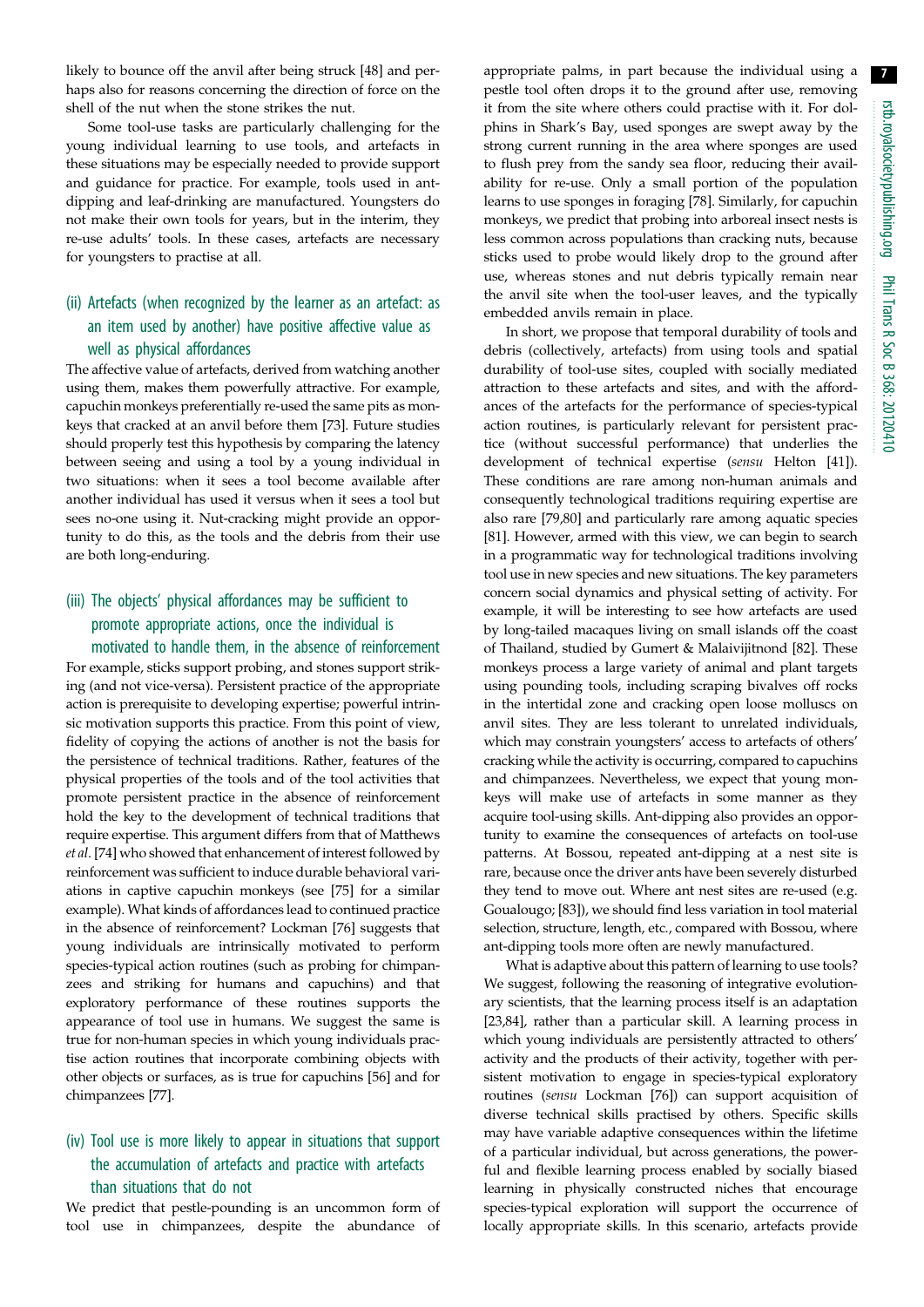<span id="page-7-0"></span>a spatio-temporal extension of social support for learning technical skills (the fourth dimension of our title).

# 5. Road map

- (i) If artefacts play a role in learning to use tools, then we predict that tool use involving durable tools will be present in more populations than tool use involving ephemeral artefacts, because traditions of tool use producing more durable artefacts will be less susceptible to dying out over time. Surveys of published reports of tool use could test these proposals initially. New findings suggest that we will be able to study the temporal durability of stone tool-use traditions in some species of non-human primates from the study of their artefactual remains [[85](#page-9-0),[86](#page-9-0)]. However, durable artefacts may be easier to find than ephemeral artefacts; we must diligently search for both kinds.
- (ii) It is important to determine whether or how artefacts (provided by others; i.e. social in origin) differ from other objects in what they afford for learning. These artefacts have been at the least selected, and possibly also modified/manufactured by others, and hence represent either a subset of available objects, or objects that are not even available in that form in the environment. In this case, artefacts do not merely afford opportunities for practice; they mould the practice.
- (iii) Artefacts may affect experts as well as learners. Re-use of hammers and some other kinds of tools is common in adult chimpanzees, for example, and thus can lead to homogeneity in tool use and selection. The role of artefacts as the foundation for homogeneity is relevant to paleoarcheologists considering the implications of tool styles as well as to behavioural scientists interested in the ontogenetic origins of individual and group characteristics. We urge researchers not to remove artefacts so as not to impact the learning opportunities of youngsters.
- (iv) Inheritance of artefacts as a component of the developmental niche may influence the likelihood and the pattern of cumulative culture in non-human animals, as it does in humans [[23\]](#page-8-0). The social dynamics surrounding access to, and forms of activity with, artefacts, coupled with the pattern of cognitive development of the species in question, could either support or constrain the likelihood of young individuals modifying, and subsequently bequeathing to their peers and descendants, actions that produce artefacts. Canalization of activity through interaction with artefacts in

# **References**

- 1. McGrew WC. 2004 The cultured chimpanzee: reflections on cultural primatology. Cambridge, UK: Cambridge University Press.
- 2. Boesch C. 2012 Wild cultures: a comparison between chimpanzee and human cultures. Cambridge, UK: Cambridge University Press.
- Whiten A et al. 1999 Cultures in chimpanzees. Nature 399, 682-685. [\(doi:10.1038/21415\)](http://dx.doi.org/10.1038/21415)
- 4. van Schaik CP, Fox EA, Fechtman LT. 2003 Individual variation in the rate of use of tree-hole tools among wild orang-utans: implications for hominin evolution. J. Hum. Evol. 44, 11– 23. ([doi:10.1016/](http://dx.doi.org/10.1016/S0047-2484(02)00164-1) [S0047-2484\(02\)00164-1](http://dx.doi.org/10.1016/S0047-2484(02)00164-1))
- 5. Sargeant BL, Mann J. 2009 Developmental evidence for foraging traditions in wild bottlenose dolphins. Anim. Behav. 78, 715– 721. [\(doi:10.1016/j.anbehav.](http://dx.doi.org/10.1016/j.anbehav.2009.05.037) [2009.05.037\)](http://dx.doi.org/10.1016/j.anbehav.2009.05.037)

the company of social partners may reduce variability of learned actions, as shown for example by Wood et al. [[87\]](#page-9-0) for young children.

(v) Developmental changes in the learning process deserve further detailed investigation. For example, does young monkeys' attraction to artefacts or to adults' activity change during development? On the adults' side, do adults modify their activity in accord with young individuals' interest in their activities in a way that may affect young individuals' practice?

These and many other questions about the role of artefacts in the acquisition of tool use and its maintenance as a traditional skill in a population are amenable to study in wild animals, as well as in captive settings. We hope to see further development and refinement of these ideas in the future.

Acknowledgements. We thank Kelly Laity, Michelle Verderane and Marcos Oliveira for their assistance in data collection, and the Oliveira family for their assistance and support. We are especially grateful to Tetsuro Matsuzawa for his support and collaboration, and to all our Bossou colleagues and local assistants for their invaluable contributions in the data collection process and their collaboration in the field. Thanks to Rachel Kendal and an anonymous reviewer for thoughtful comments that helped us to improve the manuscript.

Data accessibility. Data have been deposited in the Dryad Repository: <http://doi.org/10.5061/dryad.1m7sm>.

Funding statement. The work with capuchin monkeys was supported by the National Geographic Society, FAPESP (2008/55684-3) and the University of Georgia, and permission to conduct the work was granted by the CNPq of Brazil. The work with chimpanzees was supported by the Ministry of Education, Science and Culture, Japan (nos. 07102010, 12002009 and 10CE2005 to T. Matsuzawa), a Leakey Foundation grant and an NIH Kirschstein–NRSA Postdoctoral Fellowship to T.H. D.B. was supported by a Royal Society University Research Fellowship. We also thank the Ministère de l'Enseignement Supérieur et de la Recherche Scientifique et Technologique, in particular the Direction Nationale de la Recherche Scientifique and l'Institut de Recherche Environnementale de Bossou (IREB), for granting the permission to carry out research on the chimpanzees of Bossou.

# **Endnote**

<sup>1</sup>Recent molecular analysis has revealed that capuchin monkeys, formerly identified as the single genus Cebus, are two genera, with the robust (tufted) forms now recognized as the genus Sapajus (including libidinosus, apella, nigritus and five other species), and the gracile (untufted) forms retained as the genus Cebus [\[42,43](#page-8-0)]. The nomenclature for Sapajus is registered with ZooBank (urn:lsid:zoobank.org: act:3AAFD645-6B09-4C88-B243-652316B55918). To date, tool use has been observed in some species of wild Sapajus but no species of wild Cebus.

- 6. Fragaszy D, Perry S. 2003 Towards a biology of traditions. In Traditions in nonhuman animals: models and evidence (eds D Fragaszy, S Perry), pp. 1–32. Cambridge, UK: Cambridge University Press.
- 7. Fragaszy D, Visalberghi E. 2001 Recognizing a swan: socially-biased learning. Psychologia 44, 82-98.
- 8. Coussi-Korbel S, Fragaszy D. 1995 On the relation between social dynamics and social learning. Anim. Behav. 80, 955– 964.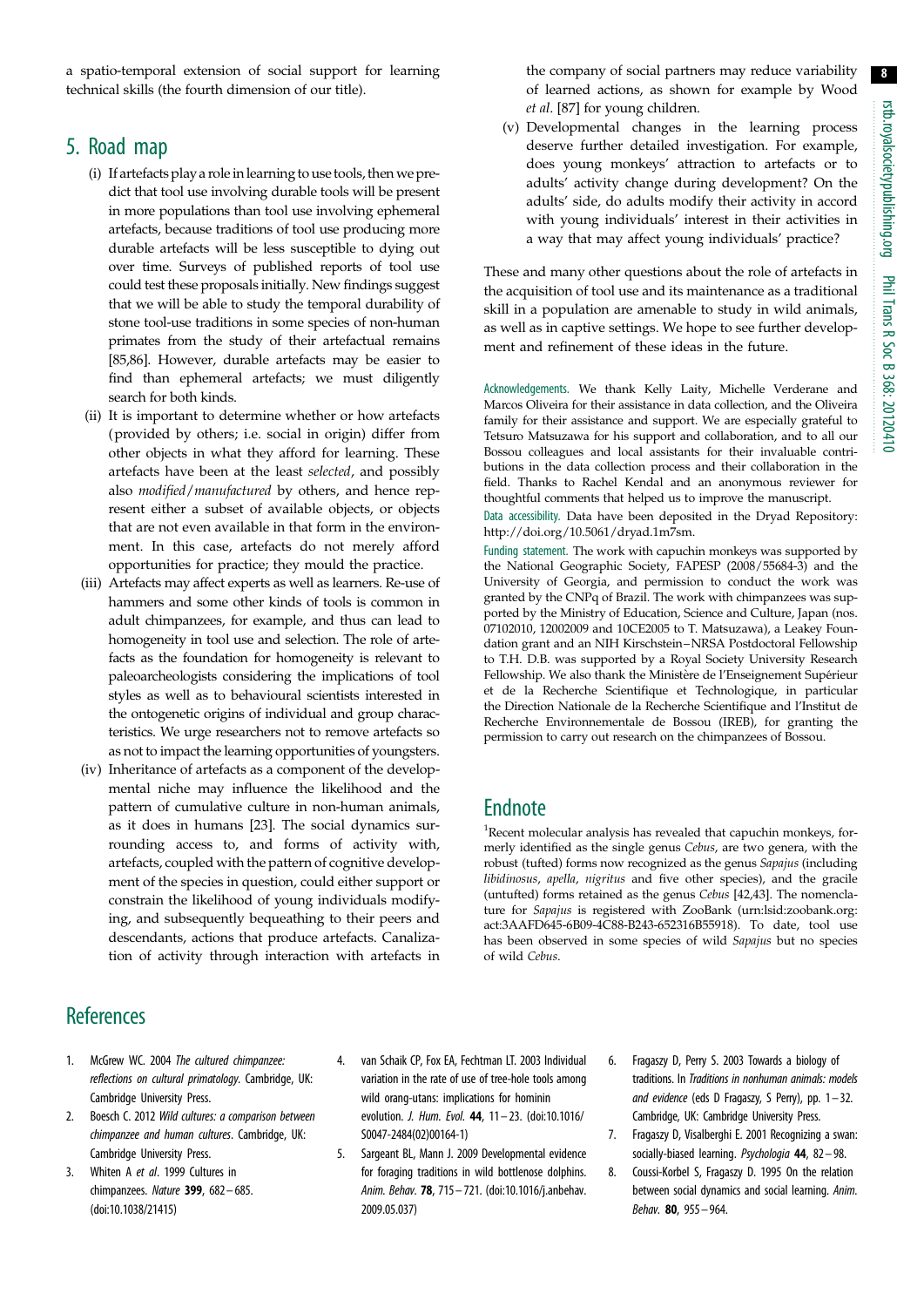- <span id="page-8-0"></span>9. Burkart J, Hrdy S, van Schaik C. 2009 Cooperative breeding and human cognitive evolution. Evol. Anthropol. 18, 175 – 186. ([doi:10.1002/evan.20222\)](http://dx.doi.org/10.1002/evan.20222)
- 10. Rapaport L, Brown G. 2008 Social influences on foraging behavior in young nonhuman primates: learning what, where, and how to eat. Evol. Anthropol. 17, 189 – 201. ([doi:10.1002/evan.20180\)](http://dx.doi.org/10.1002/evan.20180)
- 11. Matsuzawa T (ed.) 2001 Primate origins of human cognition and behavior. Tokyo, Japan: Springer.
- 12. Humle T, Fragaszy D. 2010 Cognition and tool use. In Primates in perspective (eds C Campbell, A Fuentes, K MacKinnon, S Bearder, R Stumpf), pp. 637– 661. Oxford, UK: Oxford University Press.
- 13. Tomasello M, Call J. 1997 Primate cognition. New York, NY: Oxford University Press.
- 14. Matsuzawa T. 2001 Primate foundations of human intelligence: a view of tool use in nonhuman primates and fossil hominids. In Primate origins of human cognition and behavior (ed. T Matsuzawa). Tokyo, Japan: Springer.
- 15. Luncz LV, Mundry R, Boesch C. 2012 Evidence for cultural differences between neighboring chimpanzee communities. Curr. Biol. 22, 922– 926. [\(doi:10.1016/j.cub.2012.03.031](http://dx.doi.org/10.1016/j.cub.2012.03.031))
- 16. Haun DBM, Rekers Y, Tomasello M. 2012 Majoritybiased transmission in chimpanzees and human children, but not orangutans. Curr. Biol. 22, 727– 731. ([doi:10.1016/j.cub.2012.03.006\)](http://dx.doi.org/10.1016/j.cub.2012.03.006)
- 17. Meulman EJM, Seed AM, Mann J. 2013 If at first you don't succeed... Studies of ontogeny shed light on the cognitive demands of habitual tool use. Phil. Trans. R. Soc. B 368, 20130050. [\(doi:10.1098/rstb.2013.0050](http://dx.doi.org/10.1098/rstb.2013.0050))
- 18. Odling-Smee J, Laland KN, Feldman M. 2003 Niche construction: the neglected process in evolution. Princeton, NJ: Princeton University Press.
- 19. Fragaszy D. 2011 Community resources for learning: how capuchin monkeys construct technical traditions. Biol. Theory 6, 231– 240. [\(doi:10.1007/](http://dx.doi.org/10.1007/s13752-012-0032-8) [s13752-012-0032-8\)](http://dx.doi.org/10.1007/s13752-012-0032-8)
- 20. Laland KN, O'Brien MJ. 2011 Cultural niche construction: an introduction. Biol. Theory 6, 191– 202. ([doi:10.1007/s13752-012-0026-6\)](http://dx.doi.org/10.1007/s13752-012-0026-6)
- 21. Kendal JR, Tehrani JJ, Odling-Smee J. 2011 Human niche construction in interdisciplinary focus. Phil. Trans. R. Soc. B 366, 785 – 792. ([doi:10.1098/rstb.](http://dx.doi.org/10.1098/rstb.2010.0306) [2010.0306\)](http://dx.doi.org/10.1098/rstb.2010.0306)
- 22. West M, King A, Arberg A. 1988 The inheritance of niches: the role of ecological legacies in ontogeny. In Developmental psychobiology and behavioral ecology (ed. E Blass), pp. 41– 62. New York, NY: Plenum.
- 23. Flynn EG, Laland KN, Kendal RL, Kendal JR. 2013 Developmental niche construction. Dev. Sci. 16, 296– 313. ([doi:10.1111/desc.12030\)](http://dx.doi.org/10.1111/desc.12030)
- 24. Caporael L, Griesemer J, Wimsatt W (eds) In press. Developing scaffolds in evolution, culture, and cognition. Cambridge, MA: MIT Press.
- 25. Rogoff B. 1991 Apprenticeship in thinking. New York, NY: Oxford University Press.
- 26. Tomasello M. 2009 Why we cooperate. Cambridge, MA: MIT Press.
- 27. Jablonka E. 2011 The entangled (and constructed) human bank. Phil. Trans. R. Soc. B 366, 784. [\(doi:10.1098/rstb.2010.0364\)](http://dx.doi.org/10.1098/rstb.2010.0364)
- 28. Whiten A, Hinde RA, Stringer CB, Laland KN. 2012 Culture evolves. Oxford, UK: Oxford University Press.
- 29. Heyes CM. 1994 Social learning in animals: categories and mechanisms. Biol. Rev. 69, 207–231. [\(doi:10.](http://dx.doi.org/10.1111/j.1469-185X.1994.tb01506.x) [1111/j.1469-185X.1994.tb01506.x](http://dx.doi.org/10.1111/j.1469-185X.1994.tb01506.x))
- 30. Hoppitt W, Laland KN. 2008 Social processes influencing learning in animals: a review of the evidence. Adv. Study Behav. 38, 105-165.
- 31. Box HP. 1984 Primate behaviour and social ecology. London, UK: Chapman and Hall.
- 32. Terkel J. 1996 Cultural transmission of feeding behavior in the black rat, Rattus rattus. In The roots of culture (eds BG Galef, CM Heyes), pp. 17 – 47. New York, NY: Academic Press.
- 33. Sherry DF, Galef BG. 1984 Cutural transmission without imitation: milk bottle opening by birds. Anim. Behav. 32, 937– 938. [\(doi:10.1016/S0003-](http://dx.doi.org/10.1016/S0003-3472(84)80185-2) [3472\(84\)80185-2](http://dx.doi.org/10.1016/S0003-3472(84)80185-2))
- 34. Leca J-B, Gunst N, Huffman MA. 2007 Japanese macaque cultures: inter- and intra-troop behavioural variability of stone handling patterns across 10 troops. Behavior 114, 251– 281.
- 35. Leca J-B, Gunst N, Huffman MA. 2010 Indirect social influence in the maintenance of the stone-handling tradition in Japanese macaques, Macaca fuscata. Anim. Behav. 79, 117– 126.
- 36. Nielsen M, Subiaul F, Galef B, Zentall T, Whiten A. 2012 Social learning in humans and nonhuman animals: theoretical and empirical dissections. J. Comp. Psychol. 126, 109– 113. [\(doi:10.1037/](http://dx.doi.org/10.1037/a0027758) [a0027758\)](http://dx.doi.org/10.1037/a0027758)
- 37. Bernstein N. 1967 The coordination and regulation of movements. Oxford, UK: Pergamon.
- 38. Bril B, Rein R, Nonaka T, Wenban-Smith F, Dietrich G. 2010 The role of expertise in tool use: skill differences in functional action adaptations to task constraints. J. Exp. Psychol. Hum. Percept. Perform. 36, 825– 839. [\(doi:10.1037/a0018171\)](http://dx.doi.org/10.1037/a0018171)
- 39. Fragaszy D, Cummins-Sebree SE. 2005 Relational spatial reasoning by a nonhuman: the example of capuchin monkeys. Behav. Cogn. Neurosci. Rev. 4, 282 – 306. [\(doi:10.1177/1534582306286573\)](http://dx.doi.org/10.1177/1534582306286573)
- 40. Ericsson KA. 1996 The acquisition of expert performance: an introduction to some of the issues. In The road to excellence: the acquisition of expert performance in the arts and sciences, sports, and games (ed. KA Ericsson), pp. 1-50. Mahwah, NJ: Erlbaum.
- 41. Helton WS. 2008 Expertise acquisition as sustained learning in humans and other animals: commonalities across species. Anim. Cogn. 11, 99 – 107. ([doi:10.1007/s10071-007-0093-4](http://dx.doi.org/10.1007/s10071-007-0093-4))
- 42. Lynch Alfaro JW et al. 2012 Explosive Pleistocene range expansion leads to widespread Amazonian sympatry between robust and gracile capuchin monkeys. J. Biogeogr. 39, 272– 288. [\(doi:10.1111/](http://dx.doi.org/10.1111/j.1365-2699.2011.02609.x) [j.1365-2699.2011.02609.x](http://dx.doi.org/10.1111/j.1365-2699.2011.02609.x))
- 43. Lynch Alfaro J, Silva Jr JDSE, Rylands A. 2012 How different are robust and gracile capuchin monkeys? An argument for the use of Sapajus and Cebus. Am. J. Primatol. 74, 273– 286. ([doi:10.1002/](http://dx.doi.org/10.1002/ajp.22007) [ajp.22007\)](http://dx.doi.org/10.1002/ajp.22007)
- 44. Fragaszy D, Izar P, Visalberghi E, Ottoni EB, de Oliveira MG. 2004 Wild capuchin monkeys (Cebus libidinosus) use anvils and stone pounding tools. Am. J. Primatol. 64, 359–366. [\(doi:10.1002/ajp.20085](http://dx.doi.org/10.1002/ajp.20085))
- 45. Visalberghi E, Fragaszy D. 2012 Learning how to forage: socially biased learning and 'niche construction' in wild capuchin monkeys. In The primate mind (eds FBM De Waal, P Ferrari), pp. 81– 98. Cambridge, MA: Harvard University Press.
- 46. Spagnoletti N, Visalberghi E, Ottoni E, Izar P, Fragaszy D. 2011 Stone tool use by adult wild bearded capuchin monkeys (Cebus libidinosus). Frequency, efficiency and tool selectivity. J. Hum. Evol. 61, 97 - 107. [\(doi:10.1016/](http://dx.doi.org/10.1016/j.jhevol.2011.02.010) [j.jhevol.2011.02.010](http://dx.doi.org/10.1016/j.jhevol.2011.02.010))
- 47. Visalberghi E, Fragaszy D, Ottoni E, Izar P, de Oliveira MG, Andrade FRD. 2007 Characteristics of hammer stones and anvils used by wild bearded capuchin monkeys (Cebus libidinosus) to crack open palm nuts. Am. J. Phys. Anthropol. 132, 426 – 444. ([doi:10.1002/ajpa.20546\)](http://dx.doi.org/10.1002/ajpa.20546)
- 48. Fragaszy D, Pickering T, Liu Q, Izar P, Ottoni E, Visalberghi E. 2010 Bearded capuchin monkeys' and a human's efficiency at cracking palm nuts with stone tools: field experiments. Anim. Behav. 79, 321– 332. [\(doi:10.1016/j.anbehav.2009.11.004\)](http://dx.doi.org/10.1016/j.anbehav.2009.11.004)
- 49. Liu Q, Simpson K, Izar P, Ottoni E, Visalberghi E, Fragaszy D 2009 Kinematics and energetics of nutcracking in wild capuchin monkeys (Cebus libidinosus) in Piauí, Brazil. Am. J. Phys. Anthropol. 138, 210– 220. [\(doi:10.1002/ajpa.20920\)](http://dx.doi.org/10.1002/ajpa.20920)
- 50. Fragaszy D, Feuerstein JM, Mitra D. 1997 Transfers of food from adults to infants in tufted capuchins (Cebus apella). J. Comp. Psychol. 111, 194– 200. ([doi:10.1037/0735-7036.111.2.194\)](http://dx.doi.org/10.1037/0735-7036.111.2.194)
- 51. de Waal FBM. 2000 Attitudinal reciprocity in food sharing among brown capuchin monkeys. Anim. Behav. 60, 253 – 261. [\(doi:10.1006/anbe.2000.1471](http://dx.doi.org/10.1006/anbe.2000.1471))
- 52. Verderane M et al. 2013 Socioecology of wild bearded capuchin monkeys (Sapajus libidinosus): an analysis of social relationships among female primates that use tools in feeding. Behaviour 150, 659– 689. [\(doi:10.1163/1568539X-00003076](http://dx.doi.org/10.1163/1568539X-00003076))
- 53. Ottoni E, de Resende B, Izar P. 2005 Watching the best nutcrackers: what capuchin monkeys (Cebus apella) know about others' tool-using skills. Anim. Cogn. 24, 215– 219. ([doi:10.1007/](http://dx.doi.org/10.1007/s10071-004-0245-8) [s10071-004-0245-8](http://dx.doi.org/10.1007/s10071-004-0245-8))
- 54. Ramos da Silva ED. 2008 Escolha de alvos coespecíficos na observação do uso de ferramentas por macacos-prego (Cebus libidinosus) selvagens. São Paulo, Brazil: University of São Paulo.
- 55. Resende BD, Ottoni EB, Fragaszy DM. 2008 Ontogeny of manipulative behavior and nutcracking in young tufted capuchin monkeys (Cebus apella): a perception – action perspective. Dev. Sci. 11, 828– 840. ([doi:10.1111/j.1467-7687.](http://dx.doi.org/10.1111/j.1467-7687.2008.00731.x) [2008.00731.x](http://dx.doi.org/10.1111/j.1467-7687.2008.00731.x))
- 56. Fragaszy DM, Adams-Curtis LE. 1991 Generative aspects of manipulation in tufted capuchin monkey (Cebus apella). J. Comp. Psychol. 105, 387– 397. ([doi:10.1037/0735-7036.105.4.387\)](http://dx.doi.org/10.1037/0735-7036.105.4.387)
- 57. Visalberghi E, Spagnoletti N, Ramos da Silva ED, Andrade FRD, Ottoni E, Izar P, Fragaszy D. 2009